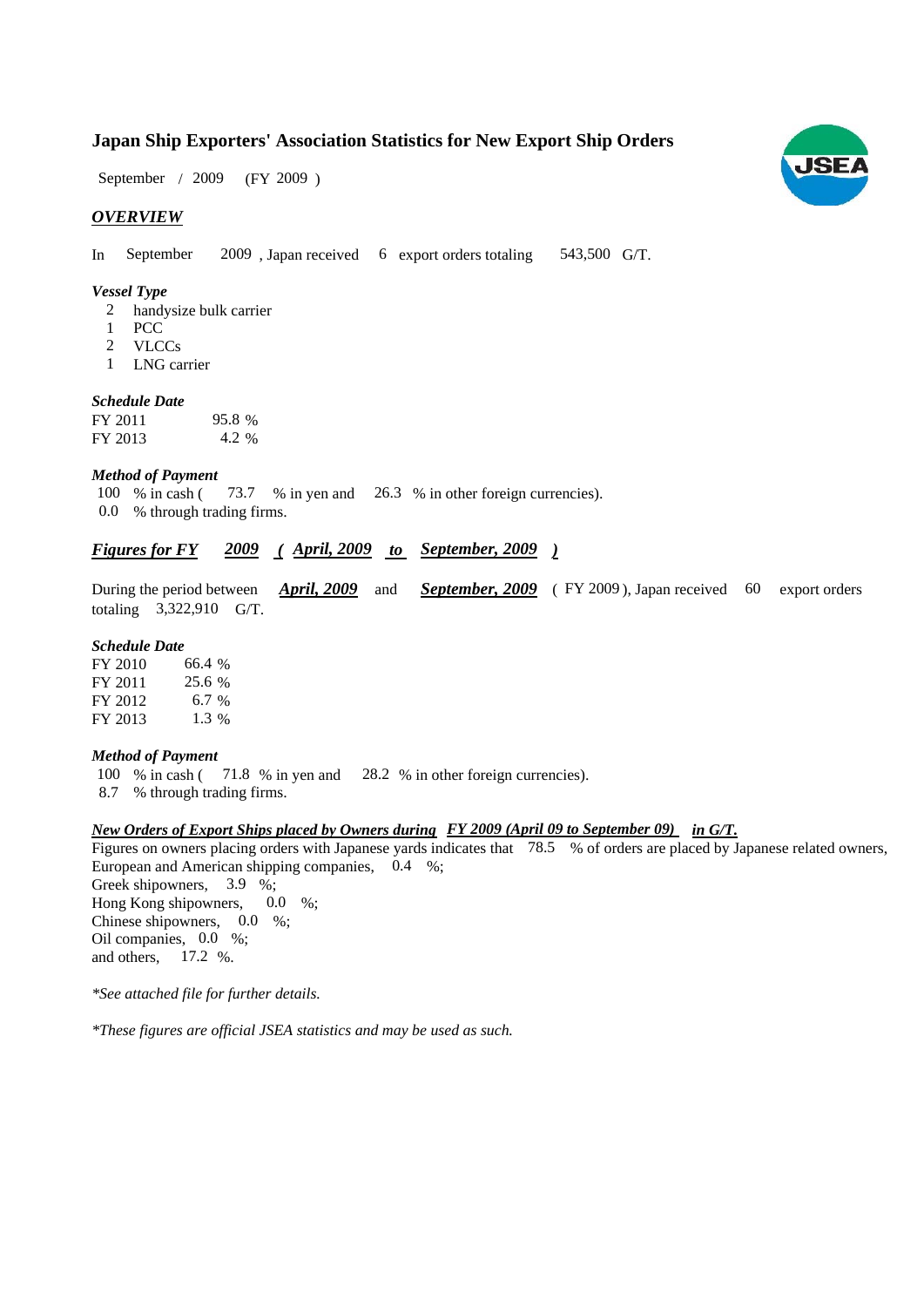# Based on Fiscal Year

No. G/T No. G/T No. G/T No. G/T No. G/T No. G/T No. G/T No. G/T $G/T$ General Cargos ( 15 712,580 0 0 0 1 72,000 1 72,000 1 72,000 0 0 3 216,000 3 216,000 Bulk Carriers 1 276 11,078,040 13 477,650 9 383,790 10 397,920 10 567,550 3 102,900 45 1,929,810 63 2,531,270 Tankers | 39| 2,770,610|| 1| 60,400| 3| 181,200| 3| 480,900| 0| 0| 3| 440,600| 10| 1,163,100|| 18| 1,716,350 Combined Carriers 0 0 0 0 0 0 0 0 0 0 0 0 0 0 0 0Others | 0 | 0 || 2 | 14,000 || 0 | 0 | 0 | 0 | 0 | 0 | 2 | 14,000 | Total 330 14,561,230 16 552,050 13 636,990 14 950,820 11 639,550 6 543,500 60 3,322,910 86 4,477,620 FY 2008 / FY2007 (%) \* 53.2 18.7 18.7 27.1 36.8 33.2 24.5 27.6 \* 37.6 \* 34.8 In CGT | | 6,704,499 | | 267,346 | | 313,687 | | 344,394 | | 262,686 | | 238,462 | | 1,426,575 | | 2,000,922 July 2009 Description Apr 08 to Mar 09 Apr 09 to May 09 June 2009 August 2009 September 2009 Apr 09 to Sept 09 Jan 09 to Sept 09

*Figures for shipbuilding orders of 500 G/T and over for export as steel vessels placed with JSEA members are covered.*

\*FY 2008/FY2007

\*\*Calendar Year 2009

JSEA (October 2009)

## New Export Orders Placed in September 2009 (FY 2009)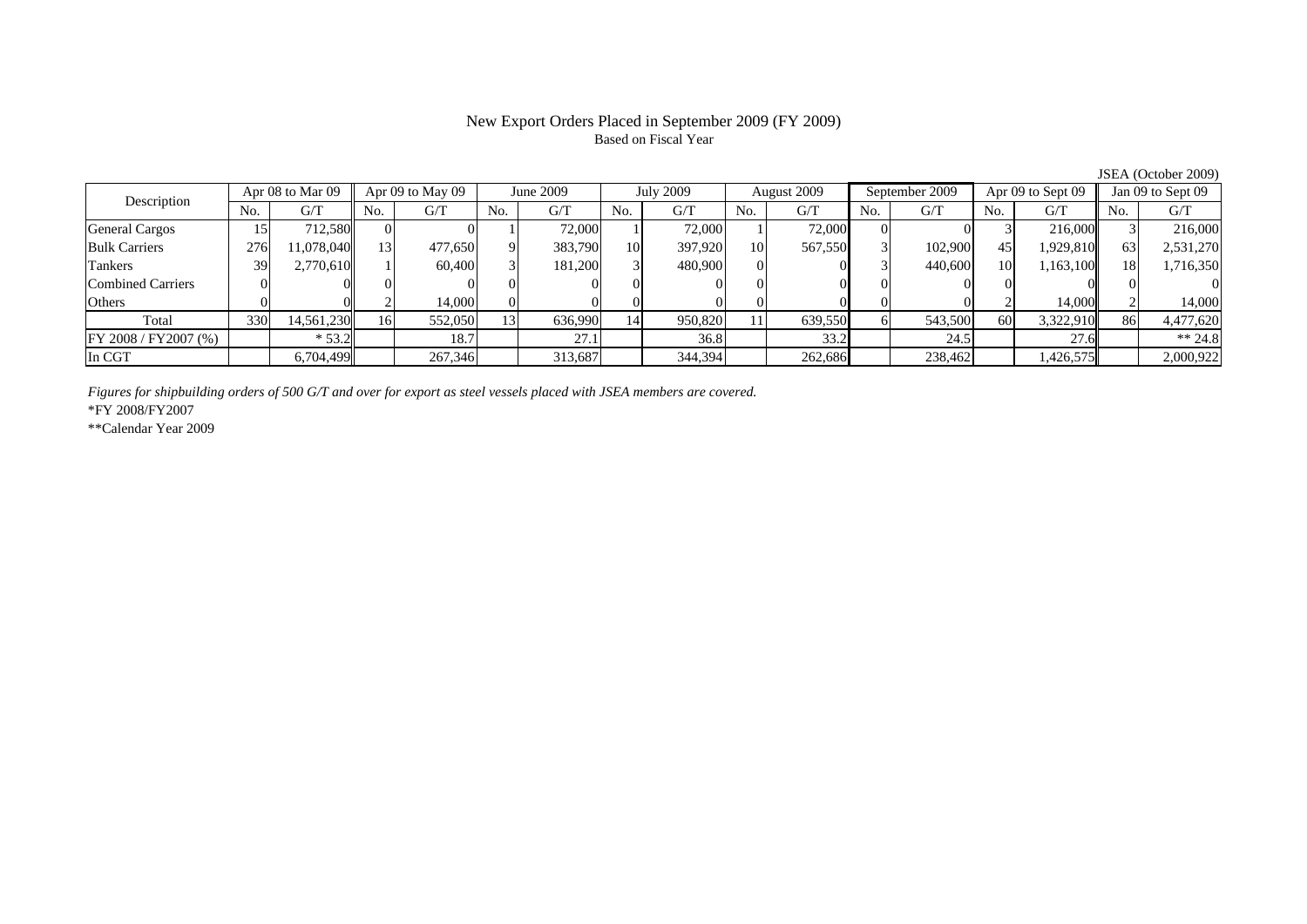#### Export Ships Delivered in September 2009 (FY 2009) Based on Fiscal Year

JSEA (October 2009)

| Description             | Apr 08 to Mar 09 |            | Apr 09 to May 09 |           | June 2009 |           | <b>July 2009</b> |           | August 2009 |         | September 2009 |           | Apr 09 to Sept 09 |           | Jan 09 to Sept 09 |            |
|-------------------------|------------------|------------|------------------|-----------|-----------|-----------|------------------|-----------|-------------|---------|----------------|-----------|-------------------|-----------|-------------------|------------|
|                         | No.              | G/T        | No.              | G/T       | No.       | G/T       | No.              | G/T       | No.         | G/T     | No.            | G/T       | No.               | G/T       | No.               | G/T        |
| <b>General Cargos</b>   | 28 <sub>1</sub>  | 1,062,439  |                  | 116,279   |           | 17.211    |                  | 88.997    |             | 187,744 |                | 115,958   |                   | 526,189   | 20                | 978,365    |
| <b>Bulk Carriers</b>    | 216              | 9,467,947  | 28               | ,242,549  | 21        | .101,856  | 22               | 776,158   | 14          | 535,058 | 19             | 954,416   | 104               | 4,610,037 | 166               | 7,232,569  |
| Tankers                 | 94               | 5,227,663  | l6               | 872,333   |           | 278,426   |                  | 437,273   |             | 214,103 |                | 232,361   | 45                | 2,034,496 | 76                | 3,884,303  |
| Combined Carriers       |                  |            |                  |           |           |           |                  |           | $\Omega$    |         |                |           |                   |           |                   |            |
| <b>Others</b>           |                  | 7,000      |                  |           |           |           |                  |           |             |         |                |           |                   |           |                   |            |
| Total                   | 339              | 15,765,049 | 47               | 2,231,161 | <b>30</b> | 1,397,493 | 331              | 1,302,428 | 24          | 936,905 | 26             | 1,302,735 | 160               | 7,170,722 | 262               | 12,095,237 |
| $FY 2008 / FY 2007$ (%) |                  | $*102.2$   |                  | 123.5     |           | 135.3     |                  | 107.7     |             | 90.0    |                | 103.3     |                   | 112.9     |                   | ** $105.2$ |
| In CGT                  |                  | 7,653,058  |                  | 992,084   |           | 635,295   |                  | 680,734   |             | 506,523 |                | 557,180   |                   | 3,371,816 |                   | 5,812,174  |

*Deliveries of new shipbuilding orders of 500 G/T and over for export as steel vessels placed with JSEA members are covered.*

\*FY 2008/FY2007

\*\*Calendar Year 2009